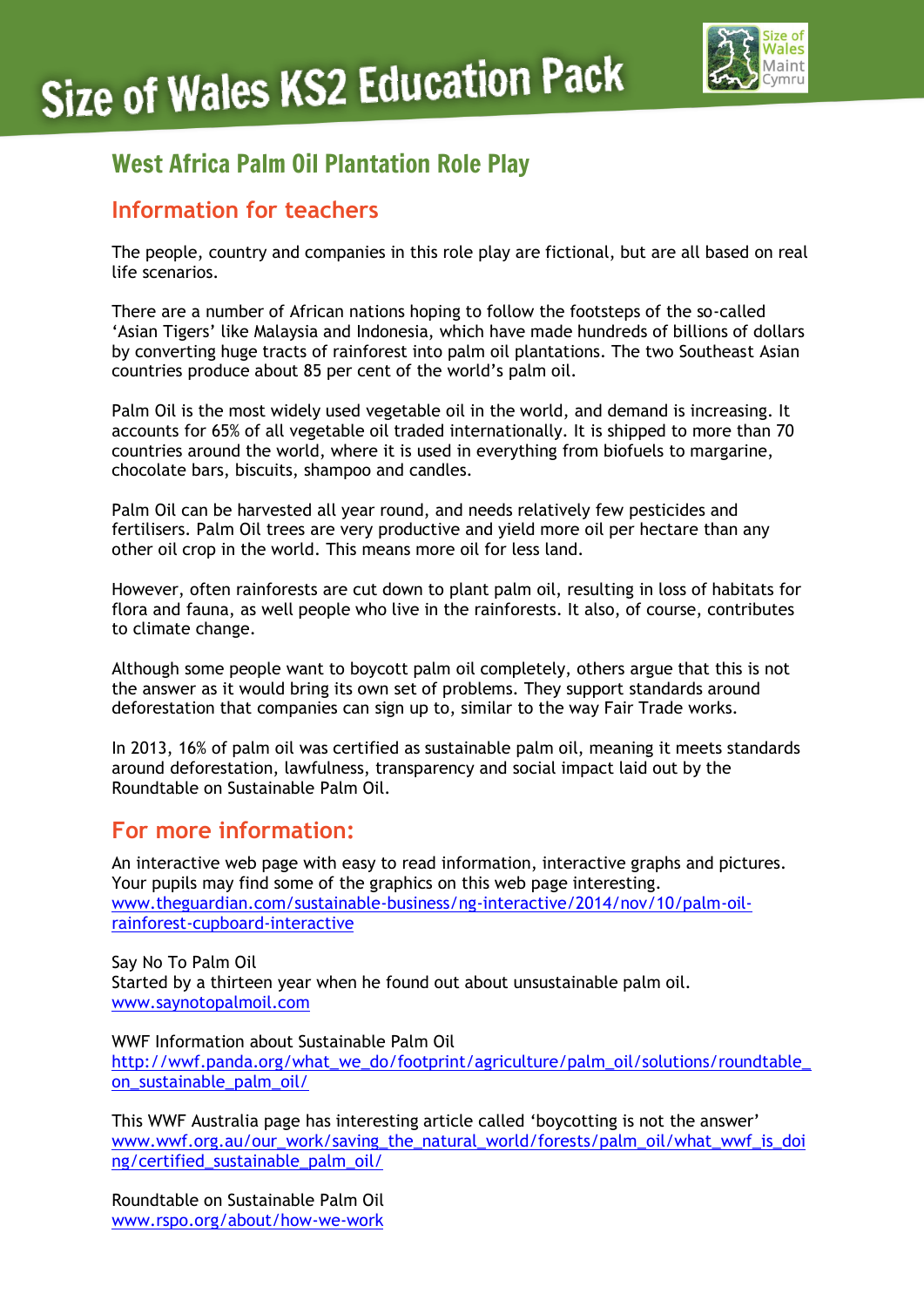

## **Role Play Instructions**

Divide the class into five groups. Give each group a different role card and ask them to read their role information.

(*You may want give them time to do more research at this point, and run the role play on another day. Otherwise they can just use the cards as they are.)*

Explain that each group represents a different person, who may be for or against a palm oil plantation in Cameroon. They are going to debate whether or not palm oil should be grown in the area. Ask them to spend time discussing what is on the card. Remind them that they are going to put forward the point of view on the card, not their own. You may like to ask them to make notes about what they might say.

Each group will need to choose a spokesperson. Ask each group in turn to put forward their case. Pupils can make notes as the other groups speak. When all groups have spoken, give pupils time to discuss what the other groups have said, then ask each group to respond.

Encourage them to use persuasive language, not just what is written on the cards.

At the end of the debate, ask them to vote in role on whether they think the palm oil plantation should go ahead.

They could then vote as they think themselves and give reasons why.

#### **Extension Activities**

Ask pupils to write about their personal view, noting what different speakers said during the debate.

Find out about sustainable palm oil and plan a campaign See web sites on previous page, and the decision making activity in these resources

Investigate another way of making a living near a rainforest, while protecting it at the same time.

[www.sizeofwales.org.uk/projects/honey\\_bees.html](http://www.sizeofwales.org.uk/projects/honey_bees.html)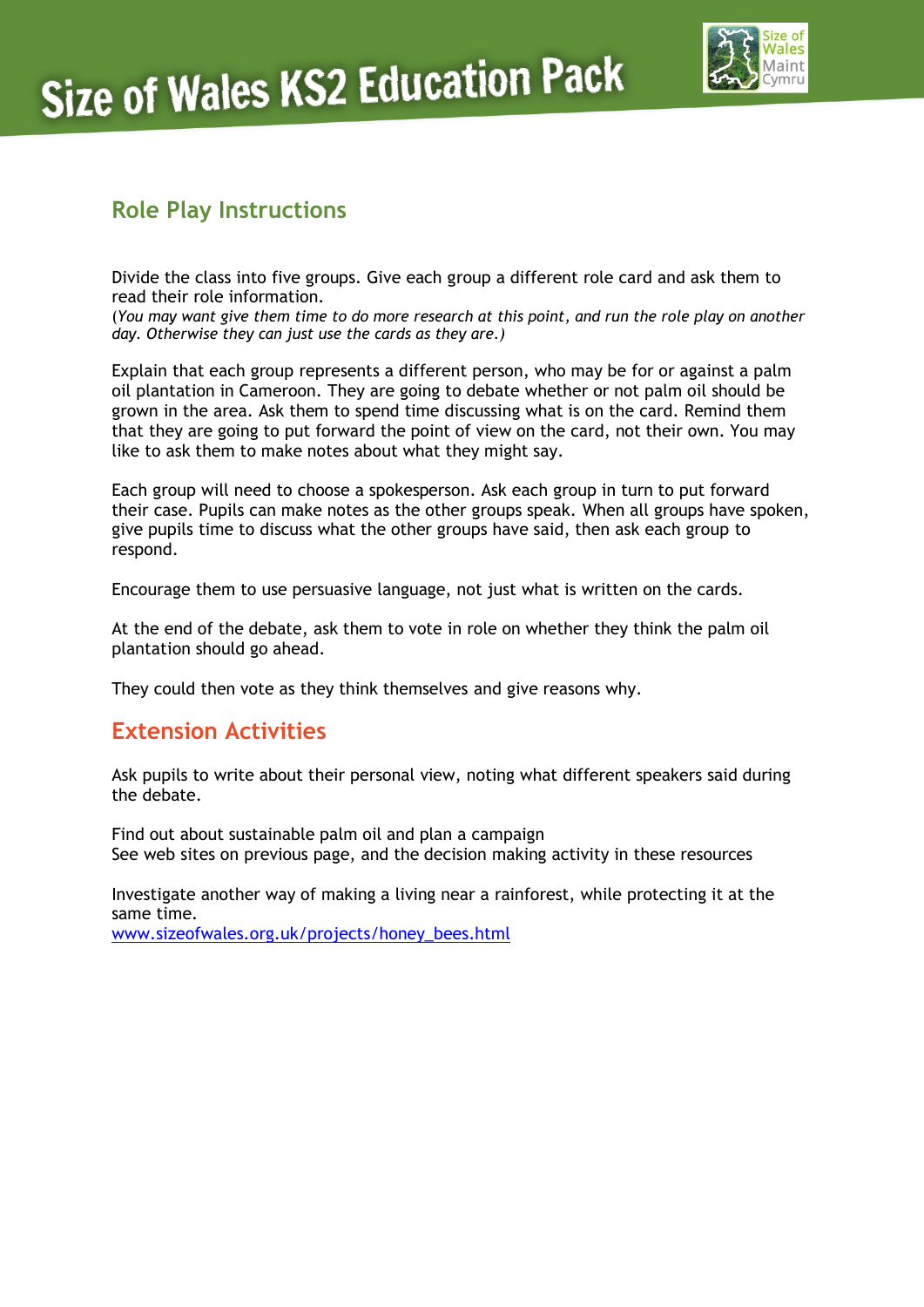# **Size of Wales KS2 Education Pack**



## Government in a West African country

You work for the government in Cameroon. Cameroon is a poor country in Central Africa. The average age people live to is 57 and in **rural** areas only about half of people have access to clean drinking water. Nearly 10% of people live **below the international poverty line**.

Palm oil is used all over the world in everyday products such as washing up liquid and chocolate. Demand is expected to double by 2030 and triple by 2050.

You have heard that many palm oil businesses in Asia are hoping to grow palm oil in African countries. You would like them to choose Cameroon, because if they do they will have to pay taxes to the government.

Your government has decided to expand palm oil production by more than 26% by 2018. You want to become a top exporter of palm oil to other countries. This will bring a lot of money to your country and you will be able to improve the lives of your people.

Think about:

What you need to do to make things better for people in your country

How to encourage people to vote for you next time there is an election

Why people might be against the plantation and what you can say to them

Definitions to help you

Rural **in the countryside** 

Below the international poverty line people who live on less than US\$ 1.25 per day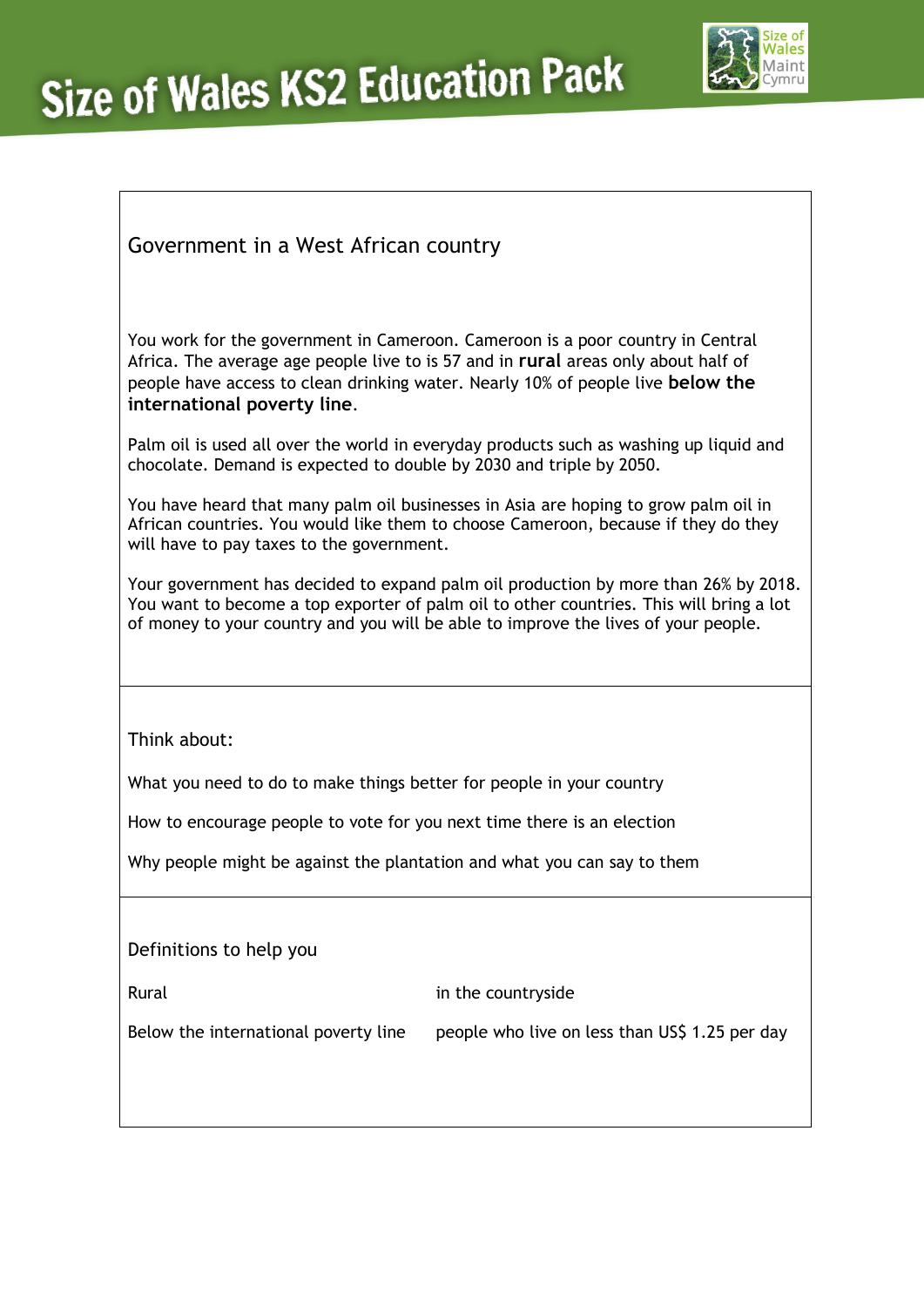

Local villager in West Africa

You live in the village of Ubi. You and other villagers are looking forward to the palm oil plantation. There are very few jobs in this area, and people have to grow their own **cassava**, bananas, yam and coco to eat.

The plantation will provide good paying jobs and improve conditions in the village. It will not be near the village, but will make the lives of the people who live there much better. People will be able to have electricity and clean water. Maybe you could get a TV. Your wife is really excited about the thought of **indoor plumbing** as she and your daughters will not have to walk to get water any more.

Some local people are talking about protecting the forest, but there is plenty of it, and anyway, it is more important to have a better life style.

Think about …

How the lives of families in the village will change for the better.

Why people might be against the plantation and what you can say to them.

Definitions to help you

Cassava a common vegetable in tropical areas

Indoor plumbing taps in the house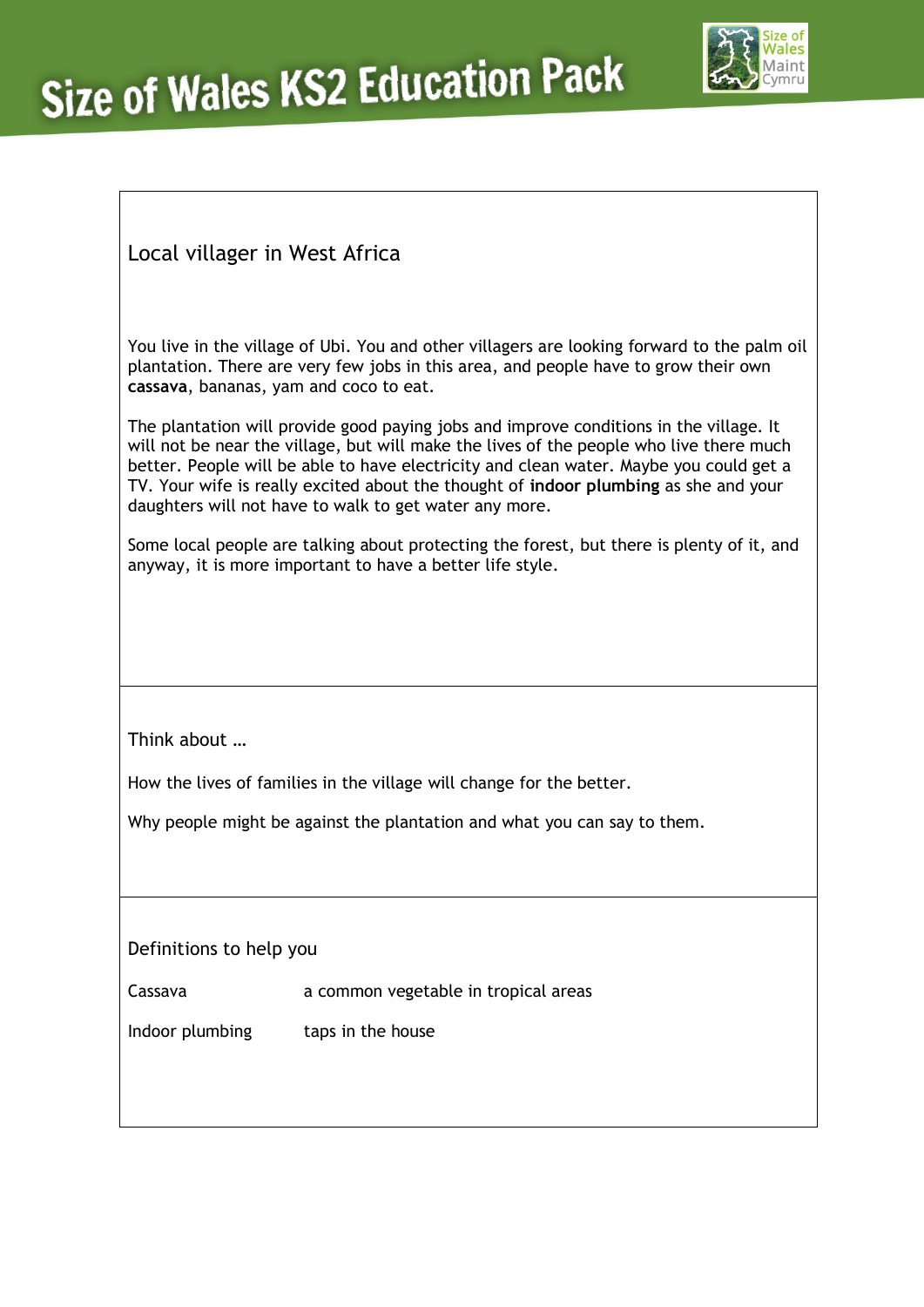

## Multinational Company

You work for a company called Multipalm producing palm oil. Palm oil is a type of edible vegetable oil from the palm fruit, grown on the African oil palm tree.

Palm oil produces more oil per hectare than any other oil crop in the world, so you can make a lot of money. It uses less **fertilisers** and **pesticides** than many other oil crops, such as soybean and coconut oil.

Your company wants to set up a **palm oil plantation** in Cameroon. There are many benefits to growing palm oil in Central Africa. It grows well in a humid climate, and land prices and wages are low, so it is cheap to set up. A lot of land is suitable for the crop in Cameroon, so your company could make a lot of money. It is quite close to Europe, where there is huge demand for palm oil.

The government in Cameroon has said it wants to expand palm oil production by more than 26% by 2018. This means you should have no trouble setting up a new plantation.

Think about:

How you can persuade people that a palm oil plantation would be a good idea.

Why people might be against the plantation and what you can say to them.

Definitions to help you

| Fertiliser | a natural or chemical substance that is spread on the land to |
|------------|---------------------------------------------------------------|
|            | make plants grow well                                         |

| Pesticide | a chemical used to kill pests, especially insects |  |
|-----------|---------------------------------------------------|--|
|-----------|---------------------------------------------------|--|

Palm oil plantation a large farm growing only palm oil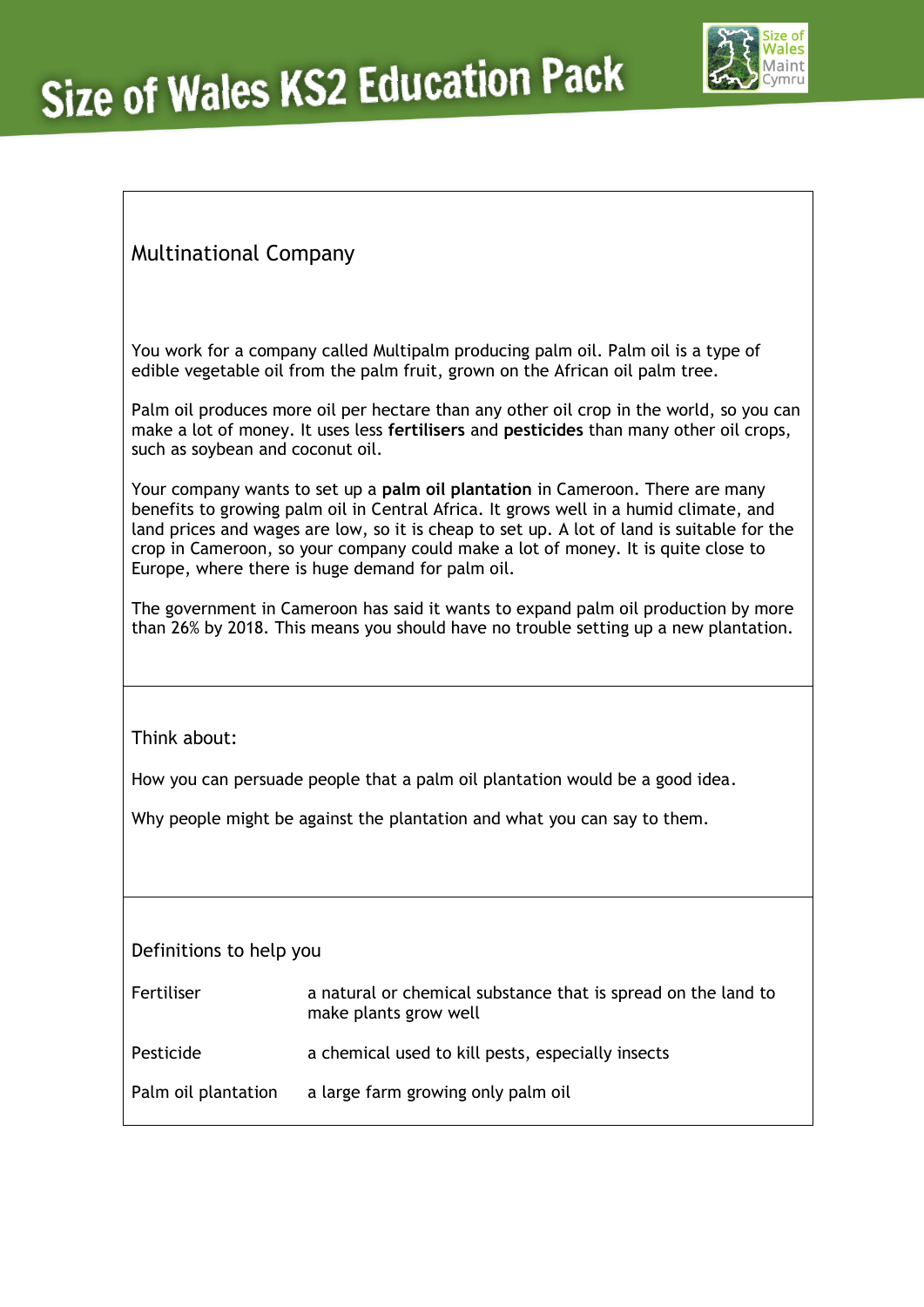

## Local volunteer

You volunteer with a group of villagers called 'Club des Amis des Chimpanzes'. This means 'Friends of Chimpanzees Club' in French. The club was set up because some people hunt for **primates** in the forest and kill them to eat them or sell the meat. This is called bushmeat. You walk through the forest removing hunters' traps.

You are worried that if a **palm oil plantation** was planted here the forest would be chopped down and animal habitats would be lost for ever. When you are not in the forest, you show visitors photos and videos of the animals that could disappear if the forest is destroyed.

If there is a palm oil plantation, people who are willing to work for low wages will come from all over the country so local people will not get good jobs. These people will need to eat, so there will be more hunting for animals in the forest. Some primates could become extinct.

Many villagers depend on the forest for food and medicines. If all the **biodiversity** goes, there will be nothing left for them. You want to persuade people to protect the forest that is left.

Think about:

What would happen if rainforest was destroyed to plant a palm oil plantation?

What you can say to persuade people to protect the forest.

#### Definitions to help you

| Primates            | mammals such as gorillas, chimpanzees, bonobos and monkeys |
|---------------------|------------------------------------------------------------|
| Palm oil plantation | a large farm growing only palm oil                         |
| Biodiversity        | the variety of plants and animals                          |